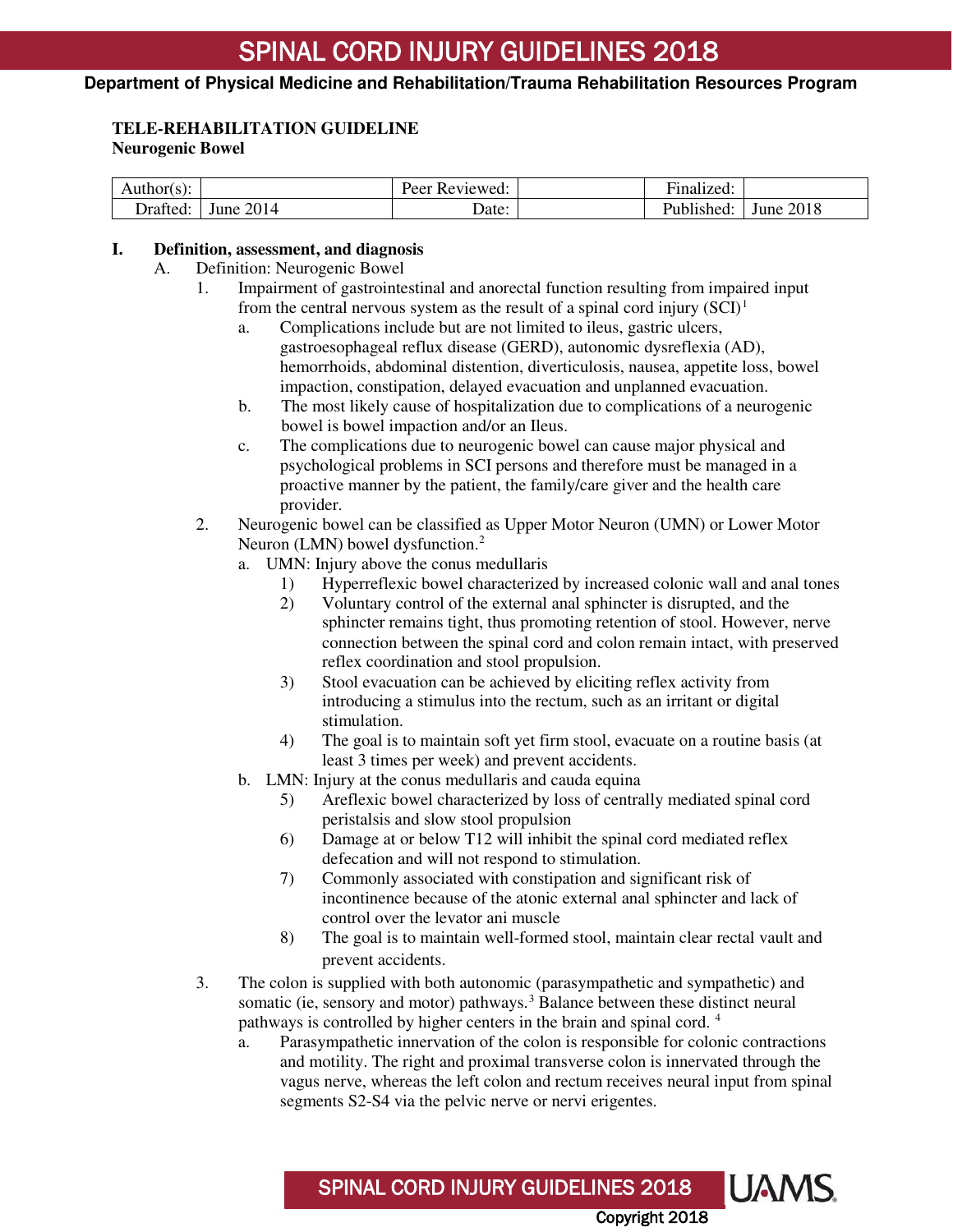### **Department of Physical Medicine and Rehabilitation/Trauma Rehabilitation Resources Program**

- b. Sympathetic supply comes through the lumbar splanchnic nerves and is the major pathway for carrying the sensations to and from the colon. The neuromuscular innervation of the colon is coordinated to produce both non-propulsive segmental contractions and high amplitude propagating contractions. Various neurotransmitters including acetylcholine, cathecholamines, and serotonin have been shown to regulate colonic motility, although the principal autonomic neurotransmitter is acetylcholine.<sup>[5](#page-5-4)</sup>
- 4. Neurogenic bowel awareness and function is effected by whether the patient is a complete or incomplete SCI.
	- a. Those with incomplete injury may retain the sensation of rectal fullness and the ability to evacuate bowels, so no specific bowel program may be required.
	- b. Those with a complete injury may or may not function in a similar pattern in regards to constipation and incontinence to those with an incomplete injury. This depends on whether or not the reflex arc is maintained.
- B. Assessment and diagnosis<sup>1</sup>
	- 1. A systemic, comprehensive evaluation of bowel function, impairment, and possible problems should be completed at the onset of SCI and at least annually.
	- 2. Patient history should include:
		- a. Premorbid gastrointestinal function and general medical conditions
		- b. Current bowel program
		- c. Current symptoms including abdominal distention, respiratory compromise, early satiety, nausea, evacuation difficulty, unplanned evacuations, rectal bleeding, diarrhea, constipation and pain
		- d. Defecation or bowel care frequency, duration and characteristics of stool
	- 3. A physical examination should be completed at onset of SCI and annually throughout care and should include:
		- a. Complete abdominal assessment including palpation along the colon
		- b. Rectal examination
		- c. Assessment of anal sphincter tone
		- d. Testing for anocutaneous and bulbocavernous reflexes to differentiate UMN vs. LMN bowel
		- e. Stool testing for occult blood or colonoscopy screening beginning at age 50, as the incidence of colon cancer is very similar to the non-disabled population.<sup>[6](#page-5-5)[7](#page-5-6)</sup>
	- 4. Assessment of knowledge, cognition, function and performance should be conducted in order to determine an individual's ability to independently perform bowel program or direct a caregiver safely and effectively. This assessment should include the patient's:
		- a. Ability to learn
		- b. Ability to direct others
		- c. Sitting tolerance, angle and balance
		- d. Upper extremity strength and proprioception
		- e. Hand and arm function
		- f. Spasticity
		- g. Transfer capabilities
		- h. Actual and potential risks to skin
		- i. Home accessibility and equipment needs

#### **II. Management and treatment recommendations**

- A. Management/treatment
	- 1. Designing a good bowel program requires appropriate hydration, diet, activity, and choice of rectal stimulant to trigger defecation. Bowel program is initially daily but can

SPINAL CORD INJURY GUIDELINES 2018

Copyright 2018

**UAMS**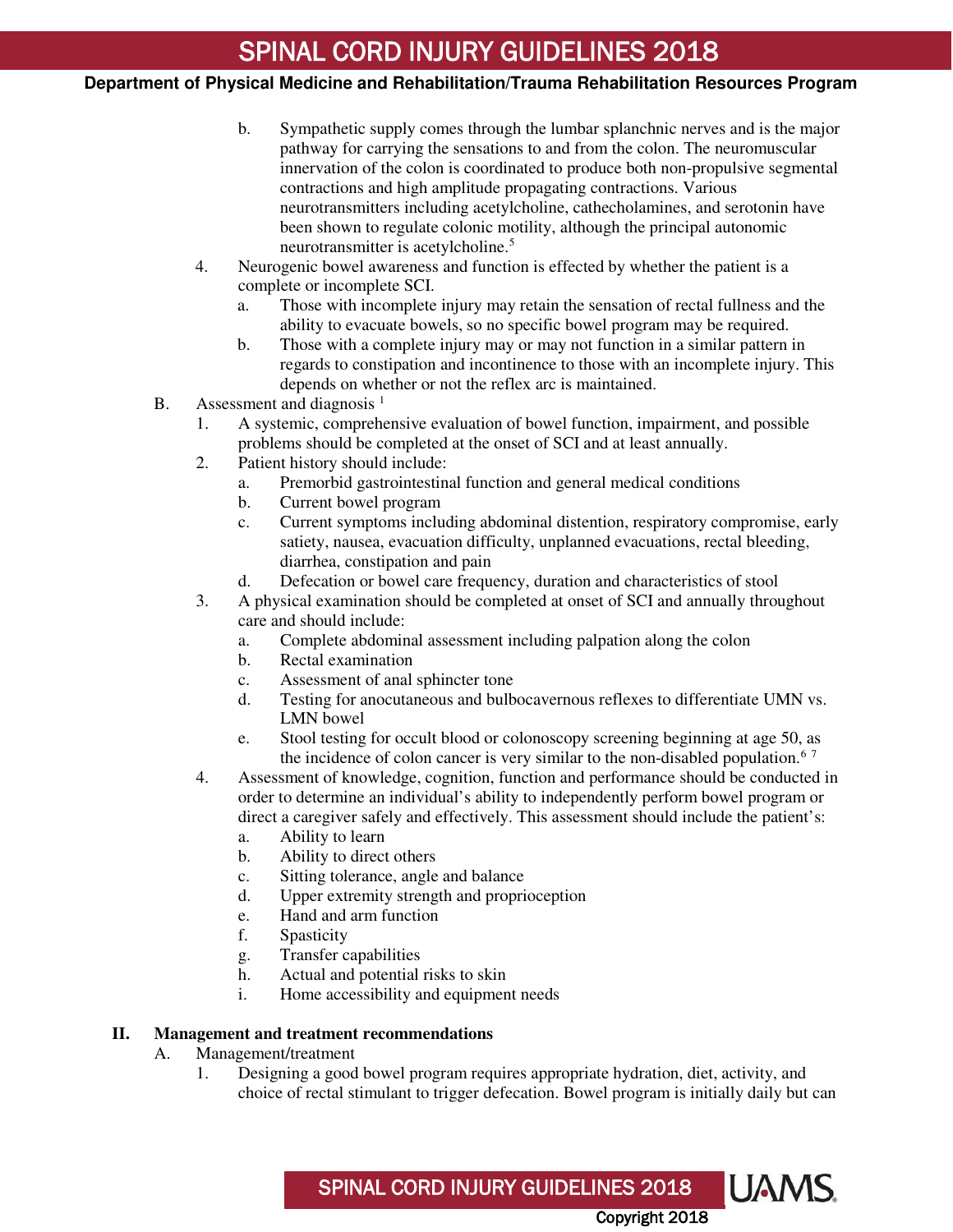### **Department of Physical Medicine and Rehabilitation/Trauma Rehabilitation Resources Program**

be changed to every other day or 3x a week. It is important to individualize programs to find the optimal schedule, body position (in the bed, on the toilet, or over a bedside commode) and appropriate assistive techniques. Evaluate medications for adverse effects on the bowels.

- 2. Whenever possible, bowel care initiated for evacuation should be performed in either the normal position or in the left lateral position<sup>[8](#page-5-7)</sup>. This allows use of gravity and facilitates fecal expulsion. Digital rectal stimulation is also useful for promoting bowel evacuation.<sup>[9](#page-5-8)</sup> <sup>[10](#page-5-9)</sup>
- 3. Two methods of rectal stimulation may be necessary and can be used either individually or in combination.
	- a. Mechanical methods
		- 1) Digital stimulation: Increases peristalsis and relaxes the external anal sphincter in UMN bowel. It is done by inserting a lubricated gloved finger into the rectum and rotating in a circular manner. Should be done for 15-20 seconds, with stimulation longer than 1 minute usually being unnecessary.
		- 2) Manual evacuation involves the insertion of one or two lubricated gloved fingers into the rectum to unhook stool and is the method of choice for patients with LMN bowel.
	- b. Chemical methods
		- 1) Glycerin suppositories act as a mild local stimulant and lubricating agent. Use in patients who experience adverse reactions to bisacodyl suppositories, fast reactions to bisacodyl or are attempting to make a transition from suppository to mechanical stimulation.
		- 2) Bisacodyl suppository is a contact irritant, acting directly on the mucosa and elicits peristalsis along the entire colon. The Polyethylene based bisacodyl suppositories (Magic bullet) are known to melt faster and work more quickly than the hydrogenated vegetable oil-based bisacodyl suppositories (dulcolax suppository)
		- 3) Mini-enemas are a 4 mL liquid suppository composed of liquid docusate and glycerin. They trigger reflex mediated peristalsis by acting as a mucosal stimulant and by providing lubrication.
		- 4) Mini-enemas with 3-5 ml liquid soap or shampoo with a 5 cc syringe made as a home preparation can be successful and cheaper.
	- c. The goal of the bowel program is to minimize or avoid unplanned bowel evacuations. Thus, the program should be predictable, scheduled and provide effective elimination to avoid colonic distention and fecal impaction.
	- d. A bowel program will require frequent adjustments throughout an individual's lifetime. During the acute phase of care, the spinal cord is in shock with impairment of the reflex arcs. There will be a need for more vigorous rectal stimulation and/or manual evacuation during the first few days of injury. As the individual's activity level increases and they experiment with different positioning, fluid amounts and diet, the patient will need to make further adjustments. In an incomplete SCI full recovery of bowel function may return and the necessity of the bowel program may resolve.
	- e. Consider also the use of assistive techniques that increase abdominal pressure: such as body push-ups; abdominal massage in a clockwise manner (starting the right lower abdominal quadrant moving up the ascending colon, across the transverse colon, and down the descending colon); the Valsalva maneuver; deep breathing; ingestion of warm fluids; and/or a seated, forward leaning position to aid in bowel emptying.

Copyright 2018

**UAMS** 

SPINAL CORD INJURY GUIDELINES 2018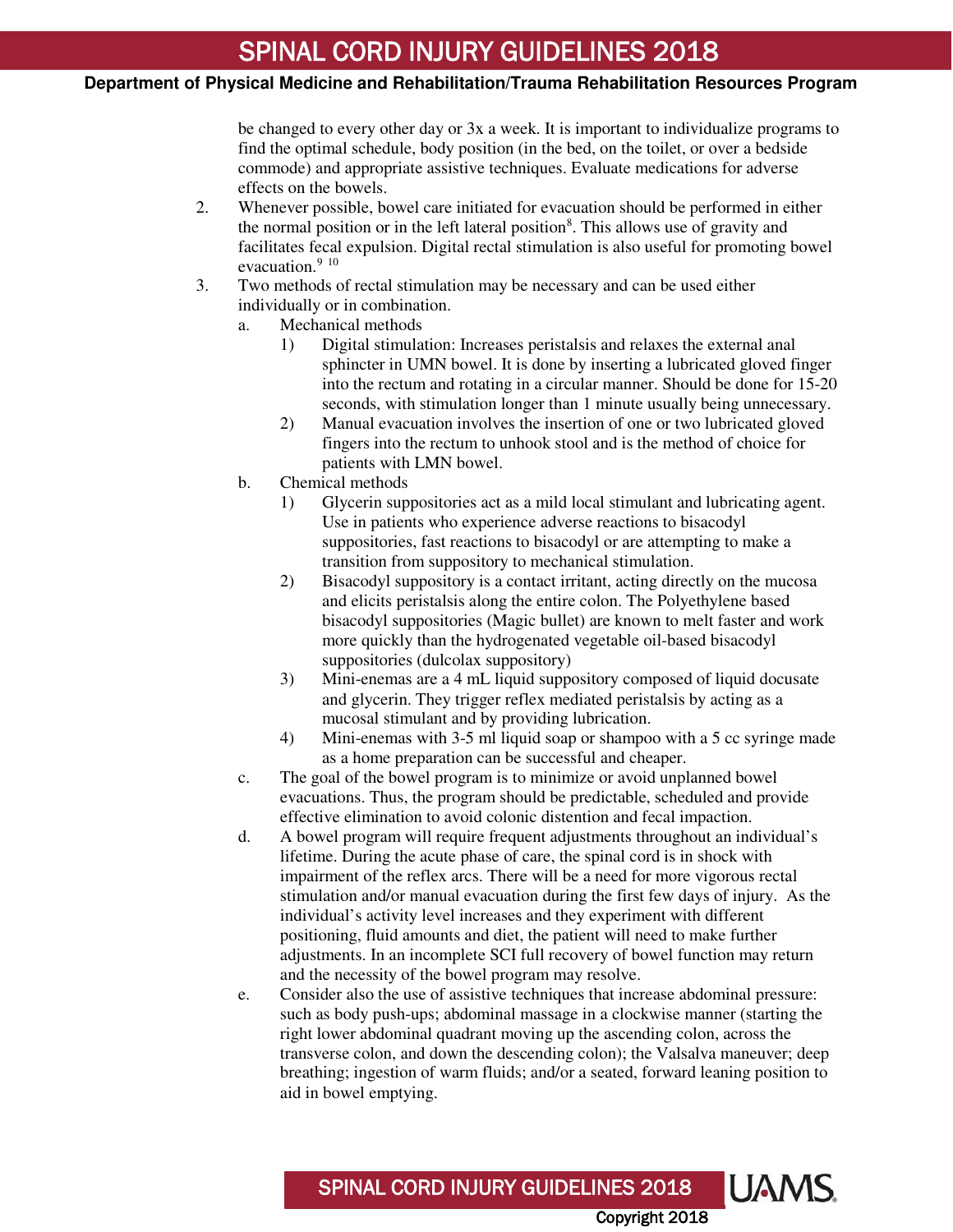### **Department of Physical Medicine and Rehabilitation/Trauma Rehabilitation Resources Program**

- f. Knowledge of complications due to inadequate bowel program are necessary for prompt diagnosis as patients with SCI often have diminished visceral sensations and other clinical/physical signs which are usually relied on for a correct diagnosis. For instance, individuals with injuries above T6 may present with signs or symptoms of autonomic dysreflexia, vague non-localized discomfort, increased spasticity and a distended and taut abdomen. Keep in mind that the most common complaint in SCI patients with abdominal pathology is anorexia +/- autonomic dysreflexia (if level of SCI at or above T6) and +/- pain.
- g. Constipation in patients with SCI manifests with unusually long bowel care periods, abdominal distention, increased belching and small amounts of hard and dry stools. Management of chronic constipation begins with investigation of diet, fluid and fiber intake, daily activity and minimization of medications that can contribute to constipation. If proper evacuation is not obtained in 24 hours after a regular bowel program then a trial of one or more of lubricants, osmotic laxatives and stimulant cathartics should be attempted. If this is a chronic problem addition of a routine laxative such as polyethylene glycol (miralax), oral magnesium supplement, lubiporstone (Amitiza), or linaclotide (Linzess) can be helpful.
- h. Colostomies should not be considered as a failure of bowel program, but rather viewed as a safe, effective method at managing severe and chronic gastrointestinal problems.[11](#page-5-10) Colostomies have been shown to reduce the number of hours spent on a bowel program, simplify bowel care, reduce the number of hospitalizations as a result of bowel care complaints, and to improve the quality of life. A Colostomy can be used to decrease bacterial count and contamination of a pressure sore and aid in the healing of a pressure sore.[12](#page-5-11) If colostomy is decided upon, a permanent stoma is the best option.
- i. Anterior cecostomies are routinely used in Spina bifida patients and placed at a young age and can help with good bowel control in a predominantly lower motor neuron bowel population. It is not routinely used in spinal cord injuries as a large population of these patients have an upper motor neuron bowel, but it is also a viable option if the bowel program is impairing the quality of life in a patient with a spinal cord injury. Malone antegrade continence enema or Chait cecostomy button, which are increasingly performed in a minimally invasive fashion can be used to improve bowel care in more severe cases.<sup>[13](#page-5-12)</sup>
- B. Restrictions
	- 1. Caution should be used to avoid AD with digital stimulation (a pain stimulating maneuver) in patients with spinal cord lesions at or above T6. In individuals who experience AD with a bowel program, consider using a topical anesthetic gel or ointment when conducting the digital stimulation to reduce this risk or premedicate with sublingual or topical nitroglycerin (avoid in patients who are using PDE5 inhibitors medication, such as Viagra) prior to the digital stimulation to avoid the hypertension associated with AD.
	- 2. Due to loss of sensation, use of bedpans should be strictly prohibited due to significant risks of skin breakdown and pressure ulcer formation. If bowel care on a commode or toilet is not possible, the patient should be placed in bed with appropriate padding under his/her buttocks.
	- 3. Colorectal cancer must be ruled out in patients with positive fecal occult blood testing or in patients who are over the age of 50 and experience a change in bowel function that does not respond to corrective measures.

SPINAL CORD INJURY GUIDELINES 2018

Copyright 2018

UAMS.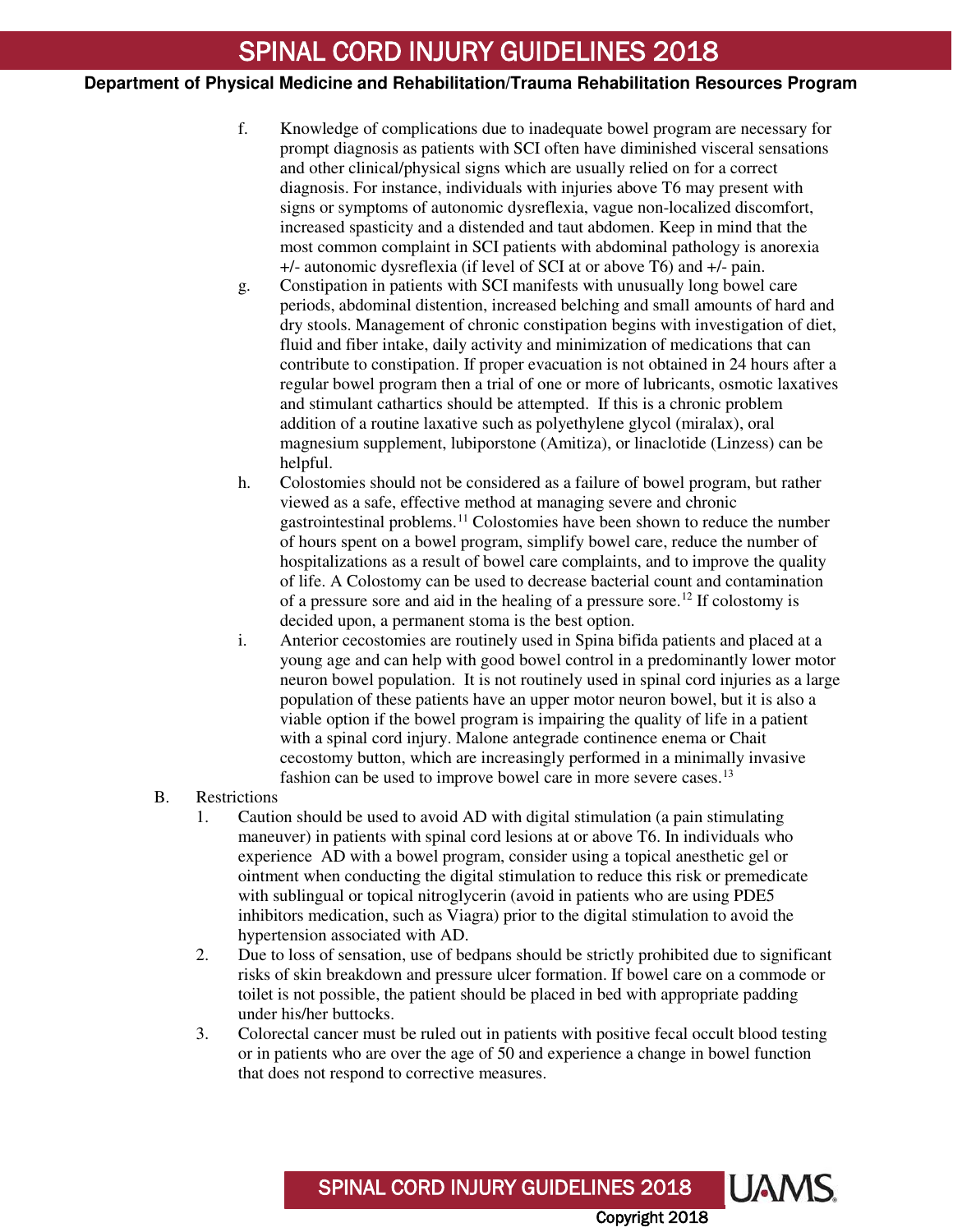### **Department of Physical Medicine and Rehabilitation/Trauma Rehabilitation Resources Program**

4. Major outcomes: An adequate bowel program in acute care should be designed so that the patient can easily replicate it at home to minimize unplanned evacuations.

### **III. Prevention and education**

- A. Prevention: Diet plays a large role in a successful bowel program. Certain foods make stool hard/soft, make stool loose or produce flatulence. Monitor accordingly and consider consult with a nutritionist/dietician.
	- 1. Caution must be taken when adding fiber to the diet as fiber alone does not necessarily improve bowel function. Patient's previous fiber intake should be taken into consideration. The recommended starting dose is 15 g fiber/day with plans to increase slowly and combine with 2-3 L of fluid to prevent developing a bowel impaction<sup>[14](#page-5-13)</sup>. Additional fiber in the diet can slow down the colon transit time and if not enough fluid is consumed cause constipation<sup>[15](#page-5-14)</sup>.
	- 2. Food intake increases gut motility in non-disabled persons. Postprandial colonic response to food in subjects with SCI was demonstrated in two studies <sup>[16](#page-5-15)</sup> postprandial colonic response in SCI is present but is suboptimal and confined to the descending colon.  $17$ , but in several studies this phenomenon was not demonstrated  $18\,19\,20$  $18\,19\,20$  $18\,19\,20$  $18\,19\,20$  $18\,19\,20$ .
	- 3. The amount of fluid needed to promote optimal stool consistency must balance the amount needed for appropriate bladder management.
	- 4. Recommended fluid intake is 500 ml/day greater than the general public. Calculated as 40 ml/kg body weight + 500 ml/day.
- B. Education
	- 1. Educational programs for bowel management should be structured and comprehensive. Education should be directed at all health care providers, patients and caregivers. Program timing and content will depend on medical stability, readiness to learn, safety awareness and other related factors. Educational training should include information on:
		- a. Anatomy
		- b. Process of defecation
		- c. Effect of SCI on bowel function
		- d. Description, goals and rationale of successful bowel programs
		- e. Factors that promote successful bowel programs
		- f. Role of regularity, timing and positioning in successful programs
		- g. Safe and effective use of assistive devices and adaptive equipment
		- h. Techniques for manual evacuation, digital stimulation and suppository insert
		- i. Effect of prescription and non-prescription medications on bowel function
		- j. Prevention and treatment of common bowel problems, including constipation, impaction, diarrhea, hemorrhoids, incontinence and autonomic dysreflexia
		- k. When/how to make changes in medications and medication schedules to optimize the bowel program
		- l. Management of unplanned bowel movements and how to prepare for/adjust bowel programs for natural disasters and emergencies.
	- 2. Patient and caregiver knowledge of bowel program management should be assessed at each of the follow-up visits.

SPINAL CORD INJURY GUIDELINES 2018

Copyright 2018

**UAMS** 

*This guideline was developed to improve health care access in Arkansas and to aid health care providers in making decisions about appropriate patient care. The needs of the individual patient, resources available, and limitations unique to the institution or type of practice may warrant variations.*

#### **Guideline Developers**